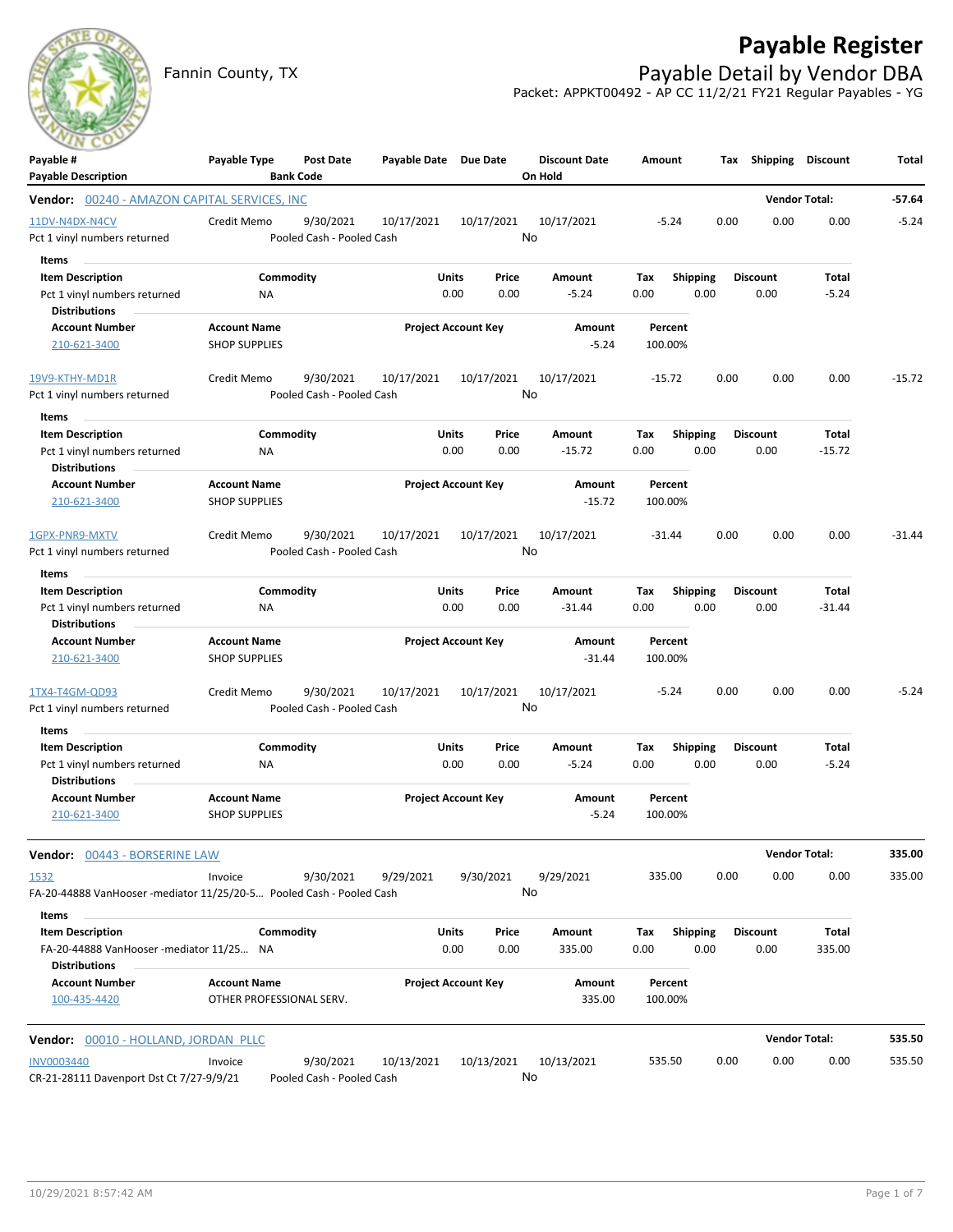| <b>Payable Register</b>                                                |                                             |                  |                           |                            |       |                  |                      |          |                    |      |                       |                      | Packet: APPKT00492 - AP CC 11/2/21 FY21 Regular Payables - YG |
|------------------------------------------------------------------------|---------------------------------------------|------------------|---------------------------|----------------------------|-------|------------------|----------------------|----------|--------------------|------|-----------------------|----------------------|---------------------------------------------------------------|
| Payable #                                                              | Payable Type                                |                  | Post Date                 | Payable Date Due Date      |       |                  | <b>Discount Date</b> | Amount   |                    |      | Tax Shipping Discount |                      | Total                                                         |
| <b>Payable Description</b>                                             |                                             | <b>Bank Code</b> |                           |                            |       |                  | On Hold              |          |                    |      |                       |                      |                                                               |
| Items                                                                  |                                             |                  |                           |                            |       |                  |                      |          |                    |      |                       |                      |                                                               |
| <b>Item Description</b>                                                |                                             | Commodity        |                           |                            | Units | Price            | Amount               | Tax      | <b>Shipping</b>    |      | Discount              | Total                |                                                               |
| CR-21-28111 Davenport Dst Ct 7/27-9/9/21 NA<br><b>Distributions</b>    |                                             |                  |                           |                            | 0.00  | 0.00             | 535.50               | 0.00     | 0.00               |      | 0.00                  | 535.50               |                                                               |
| <b>Account Number</b>                                                  | <b>Account Name</b>                         |                  |                           | <b>Project Account Key</b> |       |                  | Amount               |          | Percent            |      |                       |                      |                                                               |
| 100-435-4370                                                           | <b>ATTORNEY FEES</b>                        |                  |                           |                            |       |                  | 535.50               |          | 100.00%            |      |                       |                      |                                                               |
| <b>Vendor:</b> VEN02440 - Law Office of Bi Hunt                        |                                             |                  |                           |                            |       |                  |                      |          |                    |      |                       | <b>Vendor Total:</b> | 11,592.00                                                     |
| <b>INV0003455</b>                                                      | Invoice                                     |                  | 9/30/2021                 | 10/21/2021                 |       | 10/21/2021<br>No | 10/21/2021           |          | 990.00             | 0.00 | 0.00                  | 0.00                 | 990.00                                                        |
| CR-21-28181 Stowe Dst Ct 7/22-9/7/21                                   |                                             |                  | Pooled Cash - Pooled Cash |                            |       |                  |                      |          |                    |      |                       |                      |                                                               |
| Items                                                                  |                                             |                  |                           |                            |       |                  |                      |          |                    |      |                       |                      |                                                               |
| <b>Item Description</b>                                                |                                             | Commodity        |                           |                            | Units | Price            | Amount               | Тах      | Shipping           |      | <b>Discount</b>       | Total                |                                                               |
| CR-21-28181 Stowe Dst Ct 7/22-9/7/21<br><b>Distributions</b>           |                                             | <b>NA</b>        |                           |                            | 0.00  | 0.00             | 990.00               | 0.00     | 0.00               |      | 0.00                  | 990.00               |                                                               |
| <b>Account Number</b>                                                  | <b>Account Name</b>                         |                  |                           | <b>Project Account Key</b> |       |                  | Amount               |          | Percent            |      |                       |                      |                                                               |
| 100-435-4370                                                           | <b>ATTORNEY FEES</b>                        |                  |                           |                            |       |                  | 990.00               |          | 100.00%            |      |                       |                      |                                                               |
| <b>INV0003457</b>                                                      | Invoice                                     |                  | 9/30/2021                 | 10/21/2021                 |       | 10/21/2021       | 10/21/2021           |          | 405.00             | 0.00 | 0.00                  | 0.00                 | 405.00                                                        |
| CR-21-28121 Williams Dst Ct 7/28-9/15/21                               |                                             |                  | Pooled Cash - Pooled Cash |                            |       | No               |                      |          |                    |      |                       |                      |                                                               |
| Items                                                                  |                                             | Commodity        |                           |                            | Units | Price            |                      | Tax      |                    |      |                       | Total                |                                                               |
| <b>Item Description</b><br>CR-21-28121 Williams Dst Ct 7/28-9/15/21 NA |                                             |                  |                           |                            | 0.00  | 0.00             | Amount<br>405.00     | 0.00     | Shipping<br>0.00   |      | Discount<br>0.00      | 405.00               |                                                               |
| <b>Distributions</b>                                                   |                                             |                  |                           |                            |       |                  |                      |          |                    |      |                       |                      |                                                               |
| <b>Account Number</b><br>100-435-4370                                  | <b>Account Name</b><br><b>ATTORNEY FEES</b> |                  |                           | <b>Project Account Key</b> |       |                  | Amount<br>405.00     |          | Percent<br>100.00% |      |                       |                      |                                                               |
|                                                                        |                                             |                  |                           |                            |       |                  |                      |          |                    |      |                       |                      |                                                               |
| INV0003458                                                             | Invoice                                     |                  | 9/30/2021                 | 10/21/2021                 |       | 10/21/2021       | 10/21/2021           | 1,026.00 |                    | 0.00 | 0.00                  | 0.00                 | 1,026.00                                                      |
| CR-21-28096 Brown Dst Ct 8/11-9/29/21                                  |                                             |                  | Pooled Cash - Pooled Cash |                            |       |                  | No                   |          |                    |      |                       |                      |                                                               |
| Items                                                                  |                                             |                  |                           |                            |       |                  |                      |          |                    |      |                       |                      |                                                               |
| <b>Item Description</b>                                                |                                             | Commodity        |                           |                            | Units | Price            | Amount               | Tax      | <b>Shipping</b>    |      | <b>Discount</b>       | Total                |                                                               |
| CR-21-28096 Brown Dst Ct 8/11-9/29/21                                  |                                             | ΝA               |                           |                            | 0.00  | 0.00             | 1,026.00             | 0.00     | 0.00               |      | 0.00                  | 1,026.00             |                                                               |
| <b>Distributions</b>                                                   |                                             |                  |                           |                            |       |                  |                      |          |                    |      |                       |                      |                                                               |
| <b>Account Number</b>                                                  | <b>Account Name</b>                         |                  |                           | <b>Project Account Key</b> |       |                  | Amount               |          | Percent            |      |                       |                      |                                                               |
| 100-435-4370                                                           | <b>ATTORNEY FEES</b>                        |                  |                           |                            |       |                  | 1,026.00             |          | 100.00%            |      |                       |                      |                                                               |
| INV0003459                                                             | Invoice                                     |                  | 9/30/2021                 | 10/21/2021                 |       | 10/21/2021       | 10/21/2021           |          | 648.00             | 0.00 | 0.00                  | 0.00                 | 648.00                                                        |
| CR-20-27725 Moreland Dst Ct 8/3-9/29/21                                |                                             |                  | Pooled Cash - Pooled Cash |                            |       | No               |                      |          |                    |      |                       |                      |                                                               |
| Items<br><b>Item Description</b>                                       |                                             | Commodity        |                           |                            | Units | Price            | Amount               | Tax      | <b>Shipping</b>    |      | <b>Discount</b>       | Total                |                                                               |
| CR-20-27725 Moreland Dst Ct 8/3-9/29/21 NA<br><b>Distributions</b>     |                                             |                  |                           |                            | 0.00  | 0.00             | 648.00               | 0.00     | 0.00               |      | 0.00                  | 648.00               |                                                               |
| <b>Account Number</b>                                                  | <b>Account Name</b>                         |                  |                           | <b>Project Account Key</b> |       |                  | Amount               |          | Percent            |      |                       |                      |                                                               |
| 100-435-4370                                                           | <b>ATTORNEY FEES</b>                        |                  |                           |                            |       |                  | 648.00               |          | 100.00%            |      |                       |                      |                                                               |
| <b>INV0003460</b>                                                      | Invoice                                     |                  | 9/30/2021                 | 10/26/2021                 |       | 10/26/2021       | 10/26/2021           |          | 819.00             | 0.00 | 0.00                  | 0.00                 | 819.00                                                        |
| CR-21-28189 Farley Dst Ct 8/15-9/16/21                                 |                                             |                  | Pooled Cash - Pooled Cash |                            |       |                  | No                   |          |                    |      |                       |                      |                                                               |
| Items                                                                  |                                             |                  |                           |                            |       |                  |                      |          |                    |      |                       |                      |                                                               |
| <b>Item Description</b>                                                |                                             | Commodity        |                           |                            | Units | Price            | Amount               | Tax      | <b>Shipping</b>    |      | <b>Discount</b>       | Total                |                                                               |
| CR-21-28189 Farley Dst Ct 8/15-9/16/21<br><b>Distributions</b>         |                                             | NA               |                           |                            | 0.00  | 0.00             | 819.00               | 0.00     | 0.00               |      | 0.00                  | 819.00               |                                                               |
| <b>Account Number</b>                                                  | <b>Account Name</b>                         |                  |                           | <b>Project Account Key</b> |       |                  | Amount               |          | Percent            |      |                       |                      |                                                               |
| 100-435-4370                                                           | <b>ATTORNEY FEES</b>                        |                  |                           |                            |       |                  | 819.00               |          | 100.00%            |      |                       |                      |                                                               |
| INV0003461                                                             | Invoice                                     |                  | 9/30/2021                 | 10/26/2021                 |       | 10/26/2021       | 10/26/2021           |          | 675.00             | 0.00 | 0.00                  | 0.00                 | 675.00                                                        |
| CR-21-28233 Grisby Dst Ct 7/2-9/10/21                                  |                                             |                  | Pooled Cash - Pooled Cash |                            |       | No               |                      |          |                    |      |                       |                      |                                                               |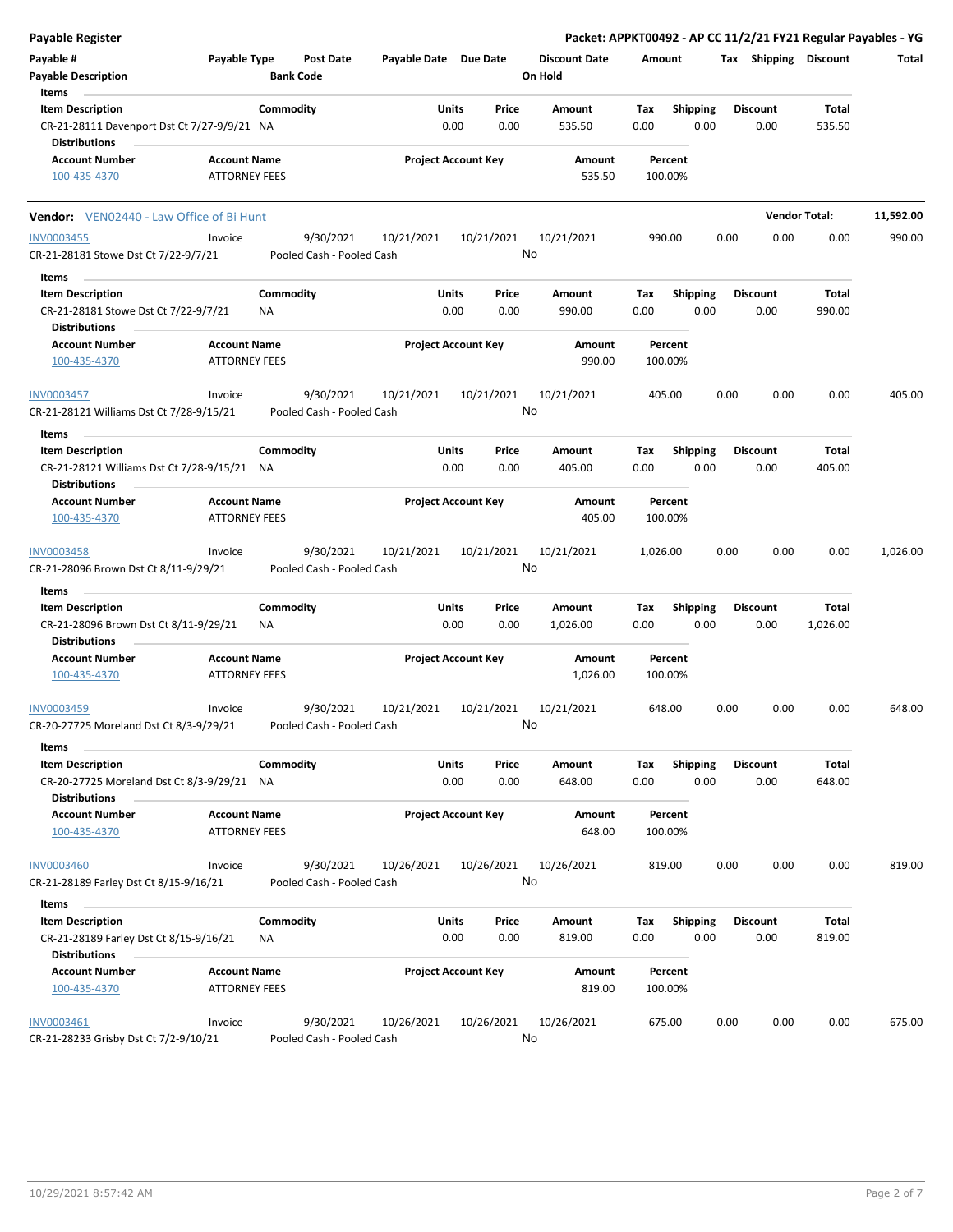| <b>Payable Register</b>                                                                              |                                             |                                        |                       |                            |                                 |                    |                         | Packet: APPKT00492 - AP CC 11/2/21 FY21 Regular Payables - YG |                          |          |
|------------------------------------------------------------------------------------------------------|---------------------------------------------|----------------------------------------|-----------------------|----------------------------|---------------------------------|--------------------|-------------------------|---------------------------------------------------------------|--------------------------|----------|
| Payable #<br><b>Payable Description</b>                                                              | Payable Type                                | <b>Post Date</b><br><b>Bank Code</b>   | Payable Date Due Date |                            | <b>Discount Date</b><br>On Hold | Amount             |                         | Tax Shipping Discount                                         |                          | Total    |
| Items<br><b>Item Description</b><br>CR-21-28233 Grisby Dst Ct 7/2-9/10/21<br>Distributions           |                                             | Commodity<br>ΝA                        | Units                 | Price<br>0.00<br>0.00      | Amount<br>675.00                | Тах<br>0.00        | Shipping<br>0.00        | <b>Discount</b><br>0.00                                       | Total<br>675.00          |          |
| <b>Account Number</b><br>100-435-4370                                                                | <b>Account Name</b><br><b>ATTORNEY FEES</b> |                                        |                       | <b>Project Account Key</b> | Amount<br>675.00                | Percent<br>100.00% |                         |                                                               |                          |          |
| <b>INV0003462</b><br>CR-16-25821 Sessions Dst Ct 7/22-9/30/21                                        | Invoice                                     | 9/30/2021<br>Pooled Cash - Pooled Cash | 10/26/2021            | 10/26/2021                 | 10/26/2021<br>No                | 1,017.00           |                         | 0.00<br>0.00                                                  | 0.00                     | 1,017.00 |
| Items<br><b>Item Description</b><br>CR-16-25821 Sessions Dst Ct 7/22-9/30/21<br><b>Distributions</b> |                                             | Commodity<br>NA                        | Units                 | Price<br>0.00<br>0.00      | Amount<br>1,017.00              | Tax<br>0.00        | <b>Shipping</b><br>0.00 | <b>Discount</b><br>0.00                                       | Total<br>1,017.00        |          |
| <b>Account Number</b><br>100-435-4370                                                                | <b>Account Name</b><br><b>ATTORNEY FEES</b> |                                        |                       | <b>Project Account Key</b> | Amount<br>1,017.00              | Percent<br>100.00% |                         |                                                               |                          |          |
| <b>INV0003463</b><br>CR-21-28126-1 Oswalt Dst Ct 7/9-9/30/21                                         | Invoice                                     | 9/30/2021<br>Pooled Cash - Pooled Cash | 10/26/2021            | 10/26/2021                 | 10/26/2021<br>No                | 882.00             |                         | 0.00<br>0.00                                                  | 0.00                     | 882.00   |
| Items<br><b>Item Description</b><br>CR-21-28126-1 Oswalt Dst Ct 7/9-9/30/21<br><b>Distributions</b>  |                                             | Commodity<br>ΝA                        | Units                 | Price<br>0.00<br>0.00      | Amount<br>882.00                | Tax<br>0.00        | <b>Shipping</b><br>0.00 | <b>Discount</b><br>0.00                                       | Total<br>882.00          |          |
| <b>Account Number</b><br>100-435-4370                                                                | <b>Account Name</b><br><b>ATTORNEY FEES</b> |                                        |                       | <b>Project Account Key</b> | Amount<br>882.00                | Percent<br>100.00% |                         |                                                               |                          |          |
| INV0003464<br>CR-20-27875 Nichols Dst Ct 2/8-9/13/21<br>Items                                        | Invoice                                     | 9/30/2021<br>Pooled Cash - Pooled Cash | 10/26/2021            | 10/26/2021                 | 10/26/2021<br>No                | 1,206.00           |                         | 0.00<br>0.00                                                  | 0.00                     | 1,206.00 |
| <b>Item Description</b><br>CR-20-27875 Nichols Dst Ct 2/8-9/13/21<br><b>Distributions</b>            |                                             | Commodity<br>NA                        | Units                 | Price<br>0.00<br>0.00      | Amount<br>1,206.00              | Tax<br>0.00        | <b>Shipping</b><br>0.00 | <b>Discount</b><br>0.00                                       | Total<br>1,206.00        |          |
| <b>Account Number</b><br>100-435-4370                                                                | <b>Account Name</b><br><b>ATTORNEY FEES</b> |                                        |                       | <b>Project Account Key</b> | Amount<br>1,206.00              | Percent<br>100.00% |                         |                                                               |                          |          |
| INV0003465<br>CR-20-27895 Briggs Dst Ct 2/8-9/2/21<br>Items                                          | Invoice                                     | 9/30/2021<br>Pooled Cash - Pooled Cash | 10/26/2021            | 10/26/2021                 | 10/26/2021<br>No                | 1,575.00           |                         | 0.00<br>0.00                                                  | 0.00                     | 1,575.00 |
| <b>Item Description</b><br>CR-20-27895 Briggs Dst Ct 2/8-9/2/21<br><b>Distributions</b>              |                                             | Commodity<br><b>NA</b>                 | Units                 | Price<br>0.00<br>0.00      | Amount<br>1,575.00              | Tax<br>0.00        | Shipping<br>0.00        | <b>Discount</b><br>0.00                                       | <b>Total</b><br>1,575.00 |          |
| <b>Account Number</b><br>100-435-4370                                                                | <b>Account Name</b><br><b>ATTORNEY FEES</b> |                                        |                       | <b>Project Account Key</b> | Amount<br>1,575.00              | Percent<br>100.00% |                         |                                                               |                          |          |
| <b>INV0003466</b><br>CR-21-27993 Pruitt Dst Ct 4/16-9/27/21                                          | Invoice                                     | 9/30/2021<br>Pooled Cash - Pooled Cash | 10/23/2021            | 10/23/2021                 | 10/23/2021<br>No                | 864.00             |                         | 0.00<br>0.00                                                  | 0.00                     | 864.00   |
| Items                                                                                                |                                             | Commodity                              | Units                 |                            |                                 |                    |                         | <b>Discount</b>                                               |                          |          |
| <b>Item Description</b><br>CR-21-27993 Pruitt Dst Ct 4/16-9/27/21<br>Distributions                   |                                             | ΝA                                     |                       | Price<br>0.00<br>0.00      | Amount<br>864.00                | Тах<br>0.00        | Shipping<br>0.00        | 0.00                                                          | Total<br>864.00          |          |
| <b>Account Number</b><br>100-435-4370                                                                | <b>Account Name</b><br><b>ATTORNEY FEES</b> |                                        |                       | <b>Project Account Key</b> | Amount<br>864.00                | Percent<br>100.00% |                         |                                                               |                          |          |
| <b>INV0003467</b><br>CR-21-28103-1 Hurst Dst Ct 5/18-7/2/21                                          | Invoice                                     | 9/30/2021<br>Pooled Cash - Pooled Cash | 10/26/2021            | 10/26/2021                 | 10/26/2021<br>No                | 585.00             |                         | 0.00<br>0.00                                                  | 0.00                     | 585.00   |
| Items<br><b>Item Description</b><br>CR-21-28103-1 Hurst Dst Ct 5/18-7/2/21                           |                                             | Commodity<br>ΝA                        | Units                 | Price<br>0.00<br>0.00      | Amount<br>585.00                | Tax<br>0.00        | <b>Shipping</b><br>0.00 | Discount<br>0.00                                              | Total<br>585.00          |          |
| <b>Distributions</b><br><b>Account Number</b><br>100-435-4370                                        | <b>Account Name</b><br><b>ATTORNEY FEES</b> |                                        |                       | <b>Project Account Key</b> | Amount<br>585.00                | Percent<br>100.00% |                         |                                                               |                          |          |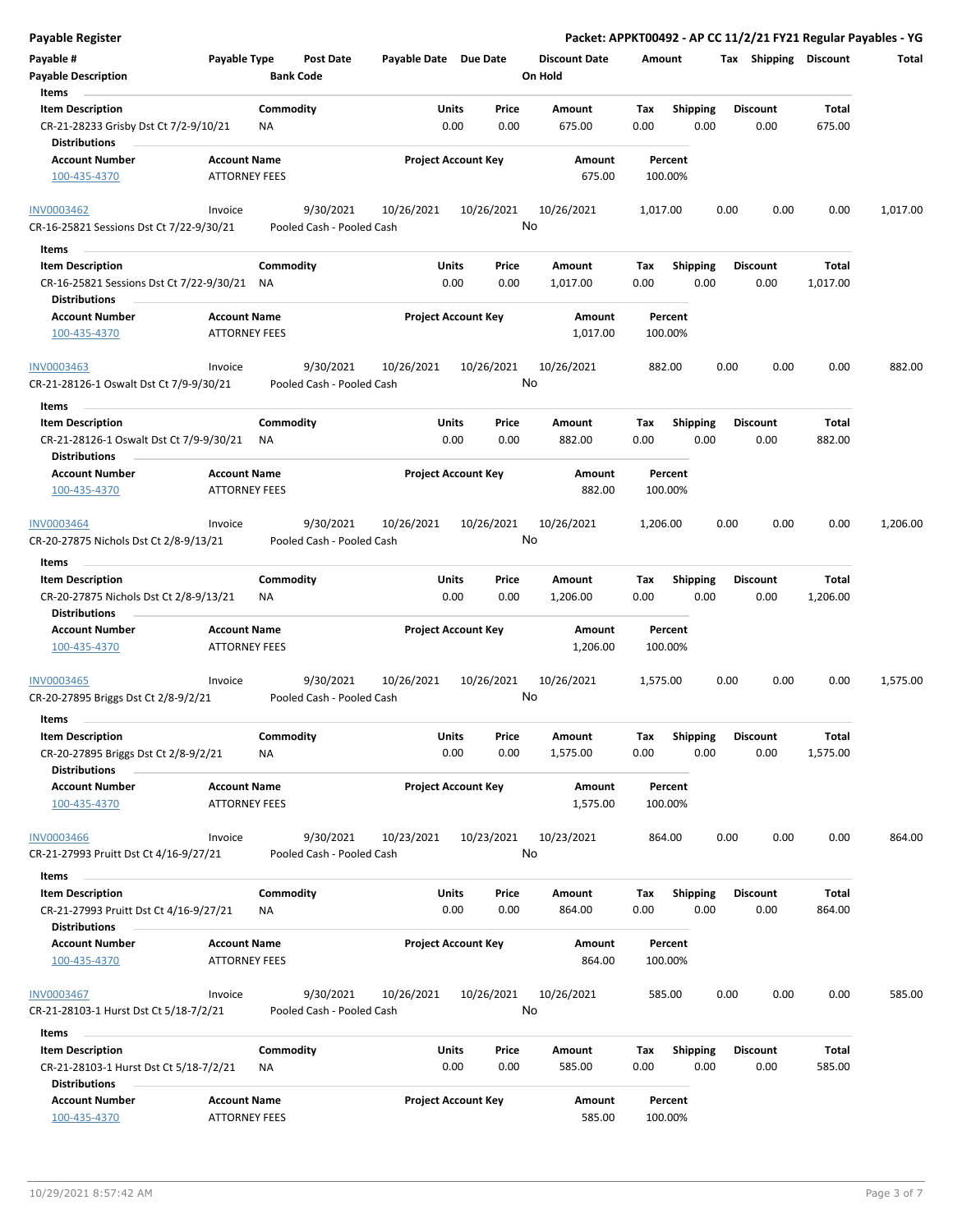| Payable Register                                                     |                      |                 |                                        |              |                            |               |                      |             |                         |      |                         |                      | Packet: APPKT00492 - AP CC 11/2/21 FY21 Regular Payables - YG |
|----------------------------------------------------------------------|----------------------|-----------------|----------------------------------------|--------------|----------------------------|---------------|----------------------|-------------|-------------------------|------|-------------------------|----------------------|---------------------------------------------------------------|
| Payable #                                                            | Payable Type         |                 | Post Date                              | Payable Date | <b>Due Date</b>            |               | <b>Discount Date</b> | Amount      |                         |      | Tax Shipping Discount   |                      | Total                                                         |
| <b>Payable Description</b>                                           |                      |                 | <b>Bank Code</b>                       |              |                            |               | On Hold              |             |                         |      |                         |                      |                                                               |
| <b>INV0003468</b><br>CR-21-28034 Franklin Dst Ct 6/8-9/8/21          | Invoice              |                 | 9/30/2021<br>Pooled Cash - Pooled Cash | 10/26/2021   |                            | 10/26/2021    | 10/26/2021<br>No     |             | 765.00                  | 0.00 | 0.00                    | 0.00                 | 765.00                                                        |
| Items                                                                |                      |                 |                                        |              |                            |               |                      |             |                         |      |                         |                      |                                                               |
| <b>Item Description</b>                                              |                      | Commodity       |                                        |              | Units                      | Price         | Amount               | Tax         | <b>Shipping</b>         |      | <b>Discount</b>         | Total                |                                                               |
| CR-21-28034 Franklin Dst Ct 6/8-9/8/21                               |                      | ΝA              |                                        |              | 0.00                       | 0.00          | 765.00               | 0.00        | 0.00                    |      | 0.00                    | 765.00               |                                                               |
| <b>Distributions</b>                                                 |                      |                 |                                        |              |                            |               |                      |             |                         |      |                         |                      |                                                               |
| <b>Account Number</b>                                                | <b>Account Name</b>  |                 |                                        |              | <b>Project Account Key</b> |               | Amount               |             | Percent                 |      |                         |                      |                                                               |
| 100-435-4370                                                         | <b>ATTORNEY FEES</b> |                 |                                        |              |                            |               | 765.00               |             | 100.00%                 |      |                         |                      |                                                               |
| <b>INV0003497</b>                                                    | Invoice              |                 | 9/30/2021                              | 10/26/2021   |                            | 10/26/2021    | 10/26/2021           |             | 135.00                  | 0.00 | 0.00                    | 0.00                 | 135.00                                                        |
| unfiled Meek Dst Ct 5/12-26/21                                       |                      |                 | Pooled Cash - Pooled Cash              |              |                            |               | No                   |             |                         |      |                         |                      |                                                               |
| Items                                                                |                      |                 |                                        |              |                            |               |                      |             |                         |      |                         |                      |                                                               |
| <b>Item Description</b>                                              |                      | Commodity       |                                        |              | Units                      | Price         | Amount               | Tax         | <b>Shipping</b>         |      | <b>Discount</b>         | Total                |                                                               |
| unfiled Meek Dst Ct 5/12-26/21<br><b>Distributions</b>               |                      | ΝA              |                                        |              | 0.00                       | 0.00          | 135.00               | 0.00        |                         | 0.00 | 0.00                    | 135.00               |                                                               |
| <b>Account Number</b>                                                | <b>Account Name</b>  |                 |                                        |              | <b>Project Account Key</b> |               | Amount               |             | Percent                 |      |                         |                      |                                                               |
| 100-435-4370                                                         | <b>ATTORNEY FEES</b> |                 |                                        |              |                            |               | 135.00               |             | 100.00%                 |      |                         |                      |                                                               |
| <b>Vendor:</b> 00337 - MIEARS, STEVEN R.                             |                      |                 |                                        |              |                            |               |                      |             |                         |      |                         | <b>Vendor Total:</b> | 5,300.00                                                      |
| <b>INV0003448</b>                                                    | Invoice              |                 | 9/30/2021                              | 5/11/2021    |                            | 9/30/2021     | 5/11/2021            |             | 600.00                  | 0.00 | 0.00                    | 0.00                 | 600.00                                                        |
| FA-20-44560 Dunning Dst Ct 5/14/20-5/11/21 Pooled Cash - Pooled Cash |                      |                 |                                        |              |                            |               | No                   |             |                         |      |                         |                      |                                                               |
| Items                                                                |                      |                 |                                        |              |                            |               |                      |             |                         |      |                         |                      |                                                               |
| <b>Item Description</b>                                              |                      | Commodity       |                                        |              | Units                      | Price         | Amount               | Tax         | <b>Shipping</b>         |      | <b>Discount</b>         | <b>Total</b>         |                                                               |
| FA-20-44560 Dunning Dst Ct 5/14/20-5/11 NA<br><b>Distributions</b>   |                      |                 |                                        |              | 0.00                       | 0.00          | 600.00               | 0.00        | 0.00                    |      | 0.00                    | 600.00               |                                                               |
| <b>Account Number</b>                                                | <b>Account Name</b>  |                 |                                        |              | <b>Project Account Key</b> |               | Amount               |             | Percent                 |      |                         |                      |                                                               |
| 100-435-4420                                                         |                      |                 | OTHER PROFESSIONAL SERV.               |              |                            |               | 600.00               |             | 100.00%                 |      |                         |                      |                                                               |
| INV0003449                                                           | Invoice              |                 | 9/30/2021                              | 9/30/2021    |                            | 9/30/2021     | 9/30/2021            | 1,100.00    |                         | 0.00 | 0.00                    | 0.00                 | 1,100.00                                                      |
| FA-21-45406 DF Dst Ct 7/26-9/30/21                                   |                      |                 | Pooled Cash - Pooled Cash              |              |                            |               | No                   |             |                         |      |                         |                      |                                                               |
| Items                                                                |                      |                 |                                        |              |                            |               |                      |             |                         |      |                         |                      |                                                               |
| <b>Item Description</b>                                              |                      | Commodity       |                                        |              | Units                      | Price         | <b>Amount</b>        | Tax         | <b>Shipping</b>         |      | <b>Discount</b>         | Total                |                                                               |
| FA-21-45406 DF Dst Ct 7/26-9/30/21<br><b>Distributions</b>           |                      | ΝA              |                                        |              | 0.00                       | 0.00          | 1,100.00             | 0.00        |                         | 0.00 | 0.00                    | 1,100.00             |                                                               |
| <b>Account Number</b><br>100-435-4360                                | <b>Account Name</b>  |                 | ATTORNEY FEES- CPS CASES               |              | <b>Project Account Key</b> |               | Amount<br>1,100.00   |             | Percent<br>100.00%      |      |                         |                      |                                                               |
|                                                                      |                      |                 |                                        |              |                            |               |                      |             |                         |      |                         |                      |                                                               |
| <b>INV0003450</b><br>FA-21-45178 SV/JS Dst Ct 5/10-9/28/21           | Invoice              |                 | 9/30/2021<br>Pooled Cash - Pooled Cash | 9/28/2021    |                            | 9/30/2021     | 9/28/2021<br>No      |             | 500.00                  | 0.00 | 0.00                    | 0.00                 | 500.00                                                        |
| Items                                                                |                      |                 |                                        |              |                            |               |                      |             |                         |      |                         |                      |                                                               |
| <b>Item Description</b><br>FA-21-45178 SV/JS Dst Ct 5/10-9/28/21     |                      | Commodity<br>NA |                                        |              | Units<br>0.00              | Price<br>0.00 | Amount<br>500.00     | Tax<br>0.00 | <b>Shipping</b><br>0.00 |      | <b>Discount</b><br>0.00 | Total<br>500.00      |                                                               |
| <b>Distributions</b>                                                 |                      |                 |                                        |              |                            |               |                      |             |                         |      |                         |                      |                                                               |
| <b>Account Number</b><br>100-435-4360                                | <b>Account Name</b>  |                 | ATTORNEY FEES- CPS CASES               |              | <b>Project Account Key</b> |               | Amount<br>500.00     |             | Percent<br>100.00%      |      |                         |                      |                                                               |
| INV0003451                                                           | Invoice              |                 | 9/30/2021                              | 9/3/2021     |                            | 9/30/2021     | 9/3/2021             |             | 725.00                  | 0.00 | 0.00                    | 0.00                 | 725.00                                                        |
| FA-21-45188 PP Dst Ct 6/3-9/3/21                                     |                      |                 | Pooled Cash - Pooled Cash              |              |                            |               | No                   |             |                         |      |                         |                      |                                                               |
| Items                                                                |                      |                 |                                        |              |                            |               |                      |             |                         |      |                         |                      |                                                               |
| <b>Item Description</b><br>FA-21-45188 PP Dst Ct 6/3-9/3/21          |                      | Commodity<br>ΝA |                                        |              | Units<br>0.00              | Price<br>0.00 | Amount<br>725.00     | Tax<br>0.00 | Shipping<br>0.00        |      | <b>Discount</b><br>0.00 | Total<br>725.00      |                                                               |
| <b>Distributions</b>                                                 |                      |                 |                                        |              |                            |               |                      |             |                         |      |                         |                      |                                                               |
| <b>Account Number</b><br>100-435-4360                                | <b>Account Name</b>  |                 | ATTORNEY FEES- CPS CASES               |              | <b>Project Account Key</b> |               | Amount<br>725.00     |             | Percent<br>100.00%      |      |                         |                      |                                                               |
| INV0003452                                                           | Invoice              |                 | 9/30/2021                              | 9/23/2021    |                            | 9/30/2021     | 9/23/2021            |             | 275.00                  | 0.00 | 0.00                    | 0.00                 | 275.00                                                        |
| FA-20-44888 HV Dst Ct 7/5-9/23/21                                    |                      |                 | Pooled Cash - Pooled Cash              |              |                            |               | No                   |             |                         |      |                         |                      |                                                               |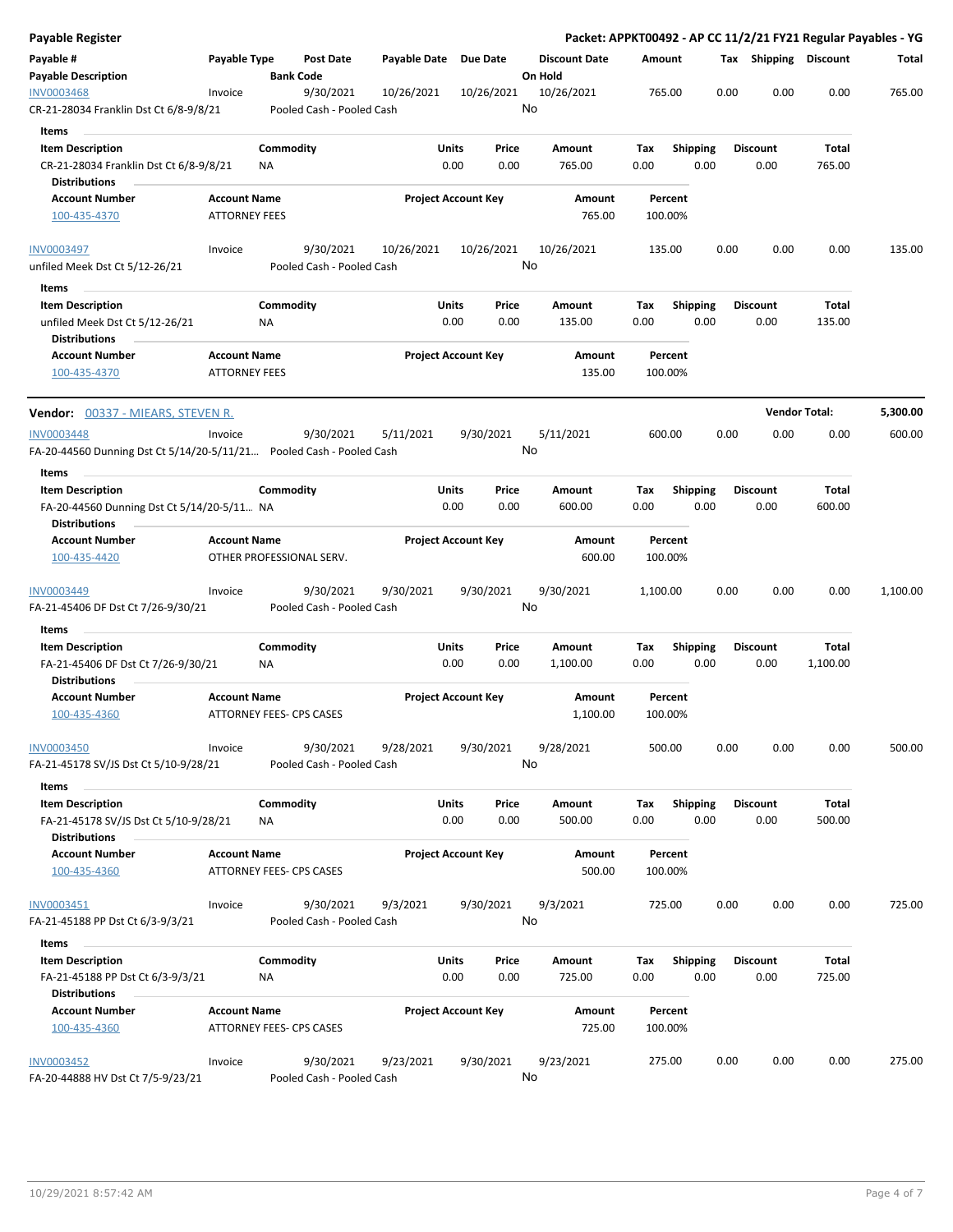| Payable Register                                                                     |                                                      |                        |                                        |                            |                            |               |                                 |             |                         |      |                         |                          | Packet: APPKT00492 - AP CC 11/2/21 FY21 Regular Payables - YG |
|--------------------------------------------------------------------------------------|------------------------------------------------------|------------------------|----------------------------------------|----------------------------|----------------------------|---------------|---------------------------------|-------------|-------------------------|------|-------------------------|--------------------------|---------------------------------------------------------------|
| Payable #<br><b>Payable Description</b>                                              | Payable Type                                         |                        | <b>Post Date</b><br><b>Bank Code</b>   | Payable Date Due Date      |                            |               | <b>Discount Date</b><br>On Hold | Amount      |                         |      | Tax Shipping Discount   |                          | Total                                                         |
| Items                                                                                |                                                      |                        |                                        |                            |                            |               |                                 |             |                         |      |                         |                          |                                                               |
| <b>Item Description</b><br>FA-20-44888 HV Dst Ct 7/5-9/23/21<br><b>Distributions</b> |                                                      | Commodity<br><b>NA</b> |                                        |                            | <b>Units</b><br>0.00       | Price<br>0.00 | Amount<br>275.00                | Tax<br>0.00 | <b>Shipping</b><br>0.00 |      | <b>Discount</b><br>0.00 | <b>Total</b><br>275.00   |                                                               |
| <b>Account Number</b><br>100-435-4360                                                | <b>Account Name</b>                                  |                        | ATTORNEY FEES- CPS CASES               |                            | <b>Project Account Key</b> |               | Amount<br>275.00                |             | Percent<br>100.00%      |      |                         |                          |                                                               |
| <b>INV0003453</b>                                                                    | Invoice                                              |                        | 9/30/2021                              | 9/27/2021                  |                            | 9/30/2021     | 9/27/2021                       | 1,025.00    |                         | 0.00 | 0.00                    | 0.00                     | 1,025.00                                                      |
| FA-20-44792 Zackery Dst Ct 6/18-9/27/21                                              |                                                      |                        | Pooled Cash - Pooled Cash              |                            |                            |               | No                              |             |                         |      |                         |                          |                                                               |
| Items                                                                                |                                                      |                        |                                        |                            |                            |               |                                 |             |                         |      |                         |                          |                                                               |
| <b>Item Description</b><br>FA-20-44792 Zackery Dst Ct 6/18-9/27/21                   |                                                      | Commodity<br><b>NA</b> |                                        |                            | Units<br>0.00              | Price<br>0.00 | Amount<br>1,025.00              | Tax<br>0.00 | <b>Shipping</b><br>0.00 |      | <b>Discount</b><br>0.00 | <b>Total</b><br>1,025.00 |                                                               |
| <b>Distributions</b><br><b>Account Number</b><br>100-435-4360                        | <b>Account Name</b>                                  |                        | ATTORNEY FEES- CPS CASES               |                            | <b>Project Account Key</b> |               | Amount<br>1,025.00              |             | Percent<br>100.00%      |      |                         |                          |                                                               |
|                                                                                      |                                                      |                        |                                        |                            |                            |               |                                 |             |                         |      |                         |                          |                                                               |
| <b>INV0003454</b><br>J-2021-013 AWM Dst Ct 8/25-9/30/21                              | Invoice                                              |                        | 9/30/2021<br>Pooled Cash - Pooled Cash | 9/30/2021                  |                            | 9/30/2021     | 9/30/2021<br>No                 | 1,075.00    |                         | 0.00 | 0.00                    | 0.00                     | 1,075.00                                                      |
| <b>Items</b>                                                                         |                                                      |                        |                                        |                            |                            |               |                                 |             |                         |      |                         |                          |                                                               |
| <b>Item Description</b>                                                              |                                                      | Commodity              |                                        |                            | <b>Units</b>               | Price         | Amount                          | Tax         | <b>Shipping</b>         |      | <b>Discount</b>         | <b>Total</b>             |                                                               |
| J-2021-013 AWM Dst Ct 8/25-9/30/21<br><b>Distributions</b>                           |                                                      | <b>NA</b>              |                                        |                            | 0.00                       | 0.00          | 1,075.00                        | 0.00        | 0.00                    |      | 0.00                    | 1,075.00                 |                                                               |
| <b>Account Number</b><br>100-435-4320                                                | <b>Account Name</b><br><b>ATTORNEY FEES JUVENILE</b> |                        |                                        |                            | <b>Project Account Key</b> |               | Amount<br>1,075.00              |             | Percent<br>100.00%      |      |                         |                          |                                                               |
| <b>Vendor: 00202 - TEXAS ASSOCIATION OF COUNTIES</b>                                 |                                                      |                        |                                        |                            |                            |               |                                 |             |                         |      |                         | <b>Vendor Total:</b>     | 1,861.00                                                      |
| NRDD-0007314<br>Pct 2 claim deductible #AL20210707-1 Towne                           | Invoice                                              |                        | 9/30/2021<br>Pooled Cash - Pooled Cash | 10/15/2021                 |                            | 10/15/2021    | 10/15/2021<br>No                | 1,000.00    |                         | 0.00 | 0.00                    | 0.00                     | 1,000.00                                                      |
| Items<br><b>Item Description</b><br>Pct 2 claim deductible #AL20210707-1 To          |                                                      | Commodity<br>ΝA        |                                        |                            | Units<br>0.00              | Price<br>0.00 | Amount<br>1,000.00              | Tax<br>0.00 | <b>Shipping</b><br>0.00 |      | Discount<br>0.00        | <b>Total</b><br>1,000.00 |                                                               |
| <b>Distributions</b><br><b>Account Number</b>                                        | <b>Account Name</b>                                  |                        |                                        |                            | <b>Project Account Key</b> |               | Amount                          |             | Percent                 |      |                         |                          |                                                               |
| 220-622-4000                                                                         | <b>LEGAL FEES</b>                                    |                        |                                        |                            |                            |               | 1,000.00                        |             | 100.00%                 |      |                         |                          |                                                               |
| NRDD-0007357<br>Claim deductible LE20210326-1 Hoyas                                  | Invoice                                              |                        | 9/30/2021<br>Pooled Cash - Pooled Cash | 10/15/2021                 |                            | 10/15/2021    | 10/15/2021<br>No                |             | 861.00                  | 0.00 | 0.00                    | 0.00                     | 861.00                                                        |
| <b>Items</b>                                                                         |                                                      |                        |                                        |                            |                            |               |                                 |             |                         |      |                         |                          |                                                               |
| <b>Item Description</b>                                                              |                                                      | Commodity              |                                        |                            | Units                      | Price         | Amount                          | Tax         | <b>Shipping</b>         |      | <b>Discount</b>         | <b>Total</b>             |                                                               |
| Claim deductible LE20210326-1 Hoyas<br><b>Distributions</b>                          |                                                      | <b>NA</b>              |                                        |                            | 0.00                       | 0.00          | 861.00                          | 0.00        | 0.00                    |      | 0.00                    | 861.00                   |                                                               |
| <b>Account Number</b><br>100-409-3990                                                | <b>Account Name</b><br><b>CLAIMS SETTLEMENTS</b>     |                        |                                        | <b>Project Account Key</b> |                            |               | <b>Amount</b><br>861.00         |             | Percent<br>100.00%      |      |                         |                          |                                                               |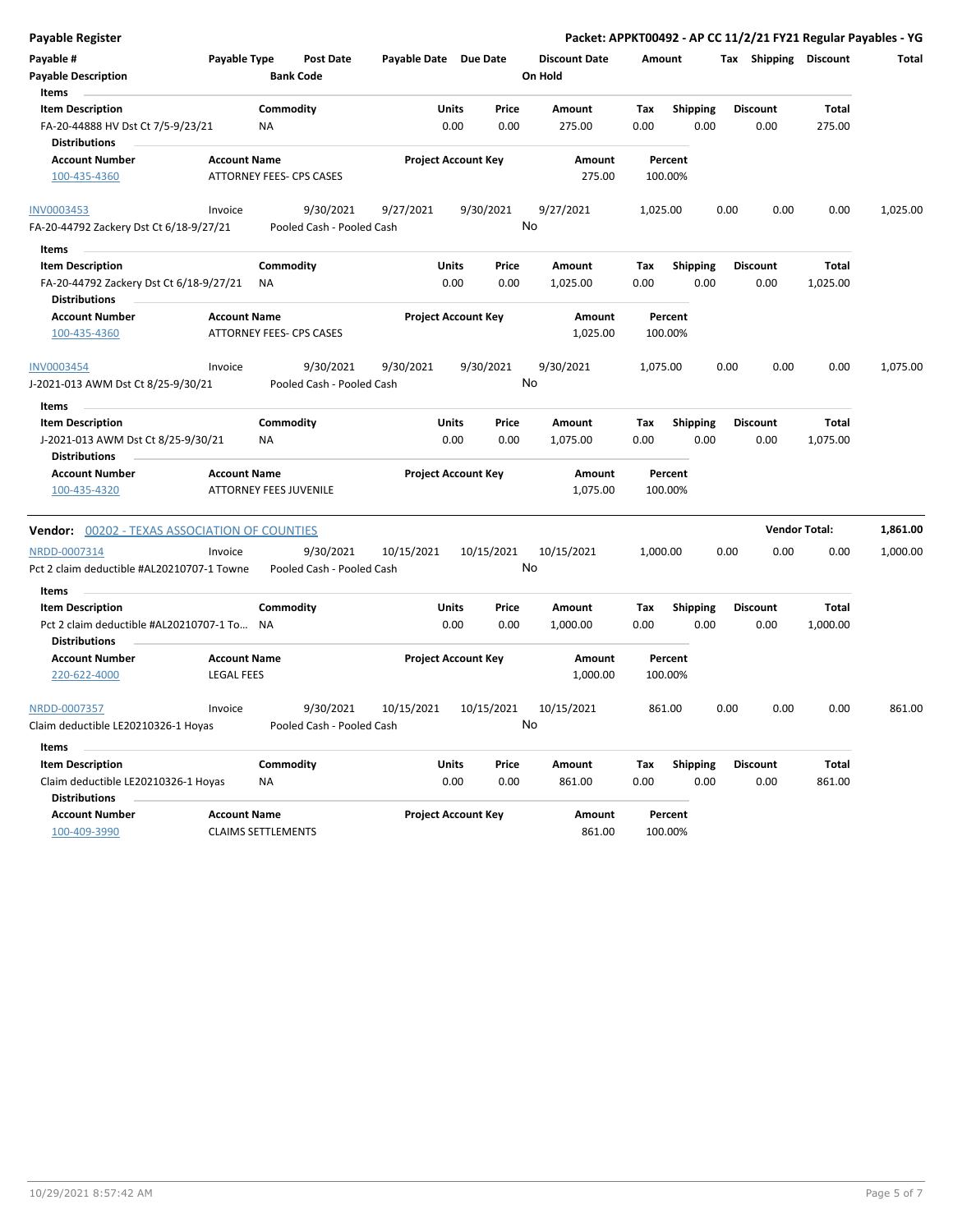## Payable Summary

| Type        | Count               | Gross     | Tax  | <b>Shipping</b> | <b>Discount</b> | Total     | <b>Manual Payment</b> | <b>Balance</b> |
|-------------|---------------------|-----------|------|-----------------|-----------------|-----------|-----------------------|----------------|
| Credit Memo |                     | $-57.64$  | 0.00 | 0.00            | 0.00            | $-57.64$  | 0.00                  | $-57.64$       |
| Invoice     | 25                  | 19,623.50 | 0.00 | 0.00            | 0.00            | 19,623.50 | 0.00                  | 19,623.50      |
|             | <b>Grand Total:</b> | 19,565.86 | 0.00 | 0.00            | 0.00            | 19,565.86 | 0.00                  | 19.565.86      |